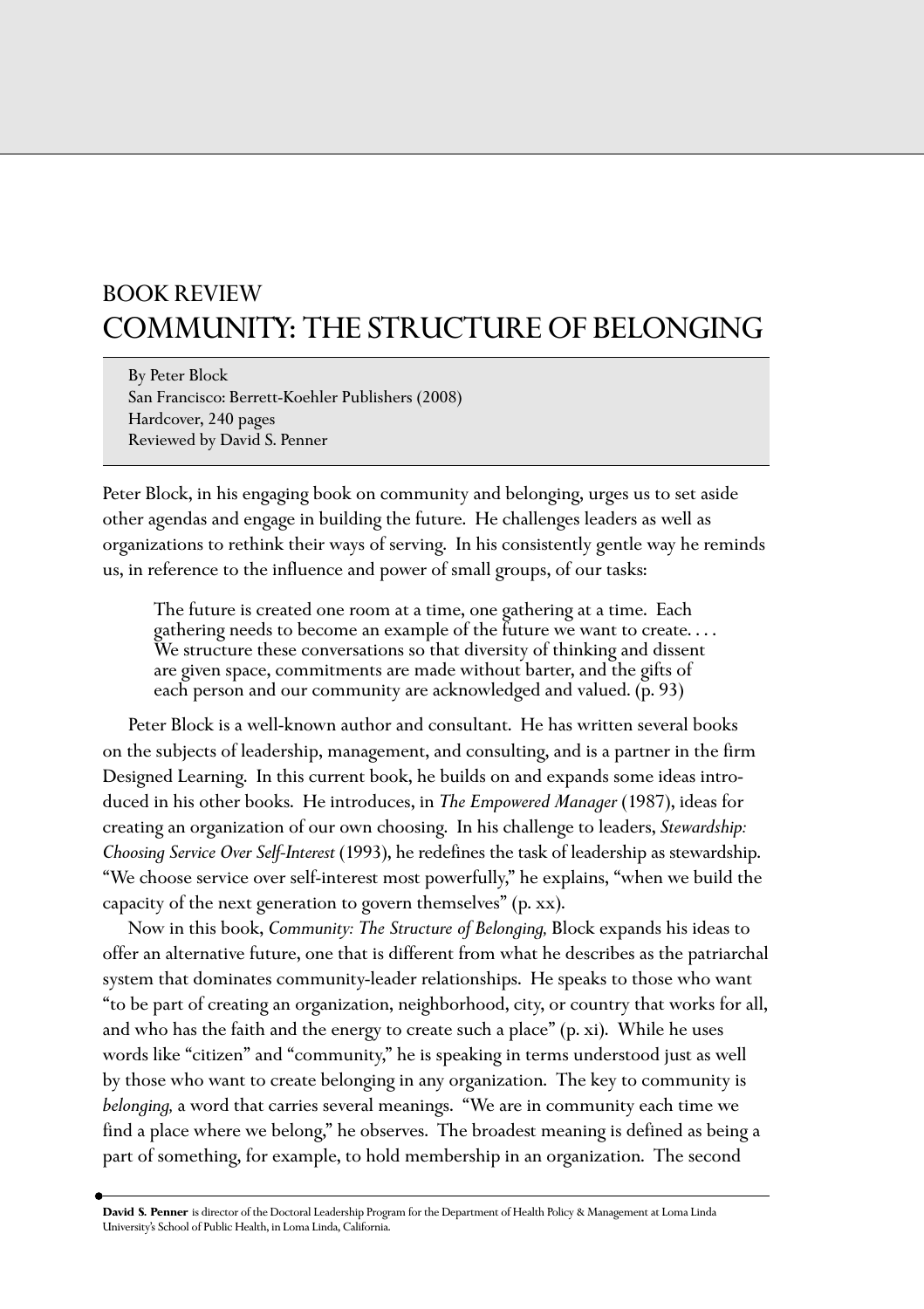meaning carries the idea that something belongs to me; I have helped create it. But "belonging can also be thought of as a longing to be, . . . to find a deeper purpose in all we do,  $\dots$  to be present and to discover our authenticity and whole selves" (p. xii).

In the introductory chapter, Block introduces the themes of community and belonging, which he will expand and develop throughout the book. He starts by observing that much of what we do flows from our own "isolation and self-interest" and not from community. To bring about change we must transform what we have had yesterday and have today (which, he points out, may not be working very well), and work to "create a future distinct from the past" (p. 1).

From this point on in the book we are in for some surprises. The first surprise is simply the way the book is written. Rather than footnotes and bibliographies, Block

## **The key to community is belonging, a word that carries several meanings.**

takes time in the first chapter to acquaint us with those who have influenced his thinking. We are, as it were, present in a room with a great number of thinkers and doers, each one to whom we are personally introduced. Block guides us through the various ideas they have contributed and helps us to see the importance of each to the overall theme of building

community. By the time we are finished with the introductions, we not only know the persons in the conversation but can also begin to see how the rest of the book will unfold. In the final chapter, "Role Models and Resources," we are again introduced to everyone mentioned in the book. Block describes what each person does and in most cases provides details on how to make further contact with them. Although I would not normally recommend reading the last chapter first, in this case it is a wonderful way to feel connected to the conversations as they unfold throughout the book.

The organization of the book is helpful. Each chapter begins with a summary section in which Block outlines the key points that will be explained in greater detail later in the chapter. This way one can quickly grasp the main points and be ready to engage in the discussion to follow. An example is found at the beginning of Chapter 2. "The context that restores community is one of possibility, generosity, and gifts, rather than one of problem solving, fear, and retribution." Avoiding the word "meeting" (which he finds has a pre-conceived negative hierarchal bias) and substituting the term "associational life," he continues:

The conversations that build relatedness most often occur through associational life, where citizens show up by choice, and rarely in the context of system life, where citizens show up out of obligations. The small group is the unit of transformation and the container for the experience of belonging. Conversations that focus on stories about the past become a limitation to community; ones that are teaching parables and focus on the future restore community. (p. 29)

As he does in the rest of the book, he devotes the rest of the chapter to a more thorough and detailed discussion of these opening statements.

Those who are acquainted with other leadership books will be further surprised by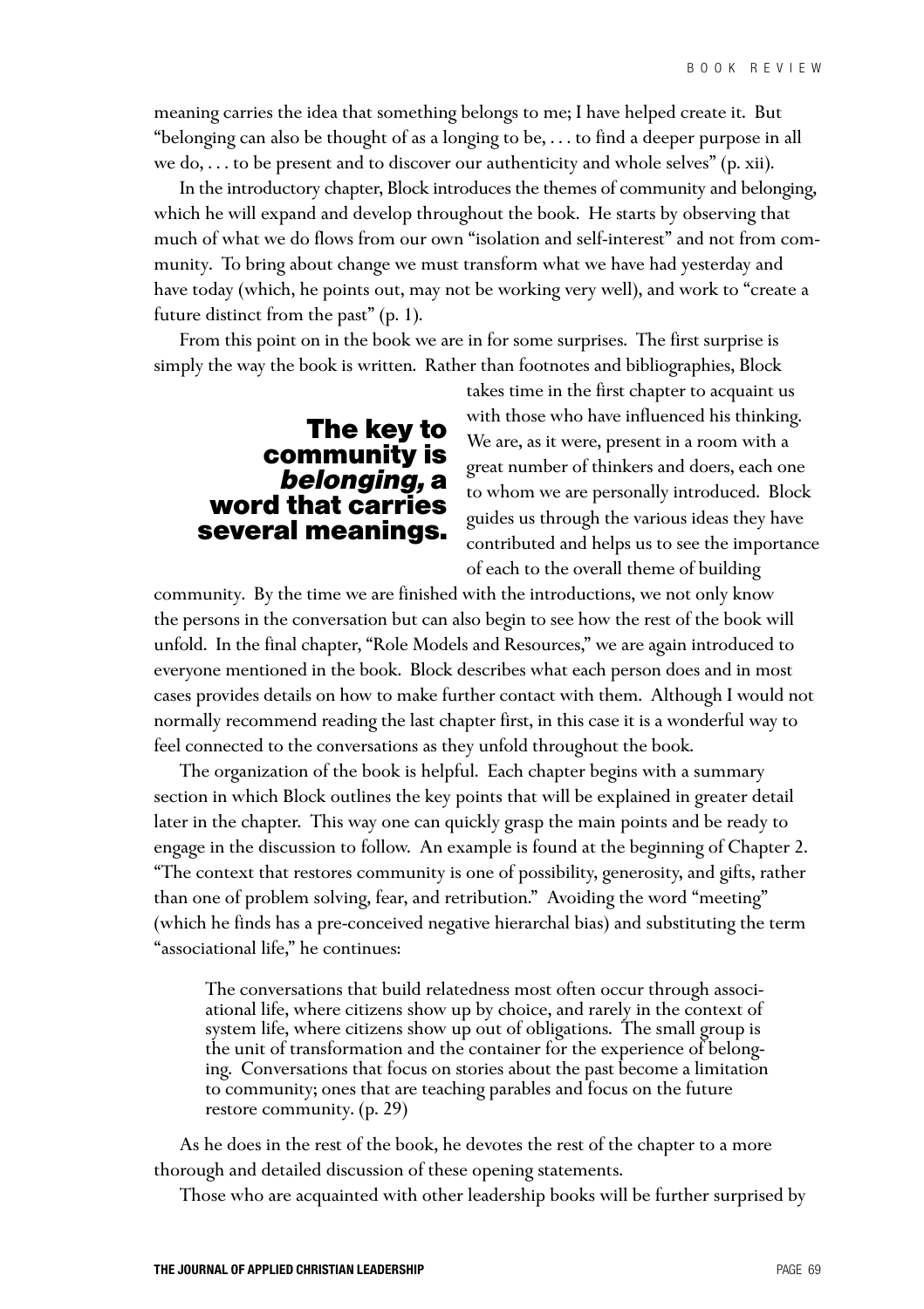some of the important elements of building community and creating a sense of belonging. We are reminded that sustainable change occurs best in small groups on a local level. We are urged to move beyond planning, strategic planning, and even visioning to create possibilities for the future. "Every time we gather becomes a model of the future we want to create" (p. 32). That means we can live in the future now. We can focus our attention on those issues rather than the agenda of today that was created by issues of the past.

For those who think in more traditional ways about leadership, this book does not give comfort. What it does provide, however, along with a word of warning about our understanding of leadership, is an alternative role for leadership. "The role of leaders is not to be better role models or to drive changes; their role is to create the structures and experiences that bring citizens together to identify and solve their own issues" (p. 74). Redefining leadership is not dismissing it. He observes that we do not need "leaders to better define issues, or to orchestrate better planning or project management." What we need "is for the issues and the plans to have more of an impact, and that comes from citizen accountability and commitment"(p. 87). This changes the task of the leader from providing the answers to that of a convener, which will result in that desired engagement. Noting that leaders are always under pressure to speak, he suggests that just the opposite might be the better role of the leader in building community. "In addition to convening and naming the question, we add listening to the critical role of the leader. Listening may be the single most powerful action the leader can take" (p. 88).

The first part of the book draws us into conversation about community and belonging; the second part engages us in a discussion as to how this can be done. Again we are surprised by what we find. The details are organized around what Block calls six conversations. But before entering these conversations—and central to engaging in them—we are reminded that "questions are more transforming than answers." He notes that questions "are more powerful than answers in that they demand engagement" and that they "create the space for something new to emerge" (pp. 101, 103). While there are questions that lead to argument, analysis, explanation and defense, he suggests that they have little power aside from maintaining dominance:

Powerful questions are those that, in the answering, evoke a choice for accountability and commitment. They are questions that take us to requests, offers, declarations, forgiveness, confession, gratitude, and welcome, all of which are memorable and have a transformative power. (p. 103)

Questions also help us "guard against solution finding and advice giving," which Block finds work against building community (p. 107). Giving advice is part of the old conversation. "Trying to be helpful and giving advice are really ways to control others," he says. "Advice is a conversation stopper. In community building, we want to substitute curiosity for advice" (p. 109).

The six conversations, "invitation," "possibility," "ownership," "dissent," "commitment" and "gifts," introduce us—not surprisingly—to further questions. Throughout the book, Block argues for gathering and engaged conversation as a way of building community.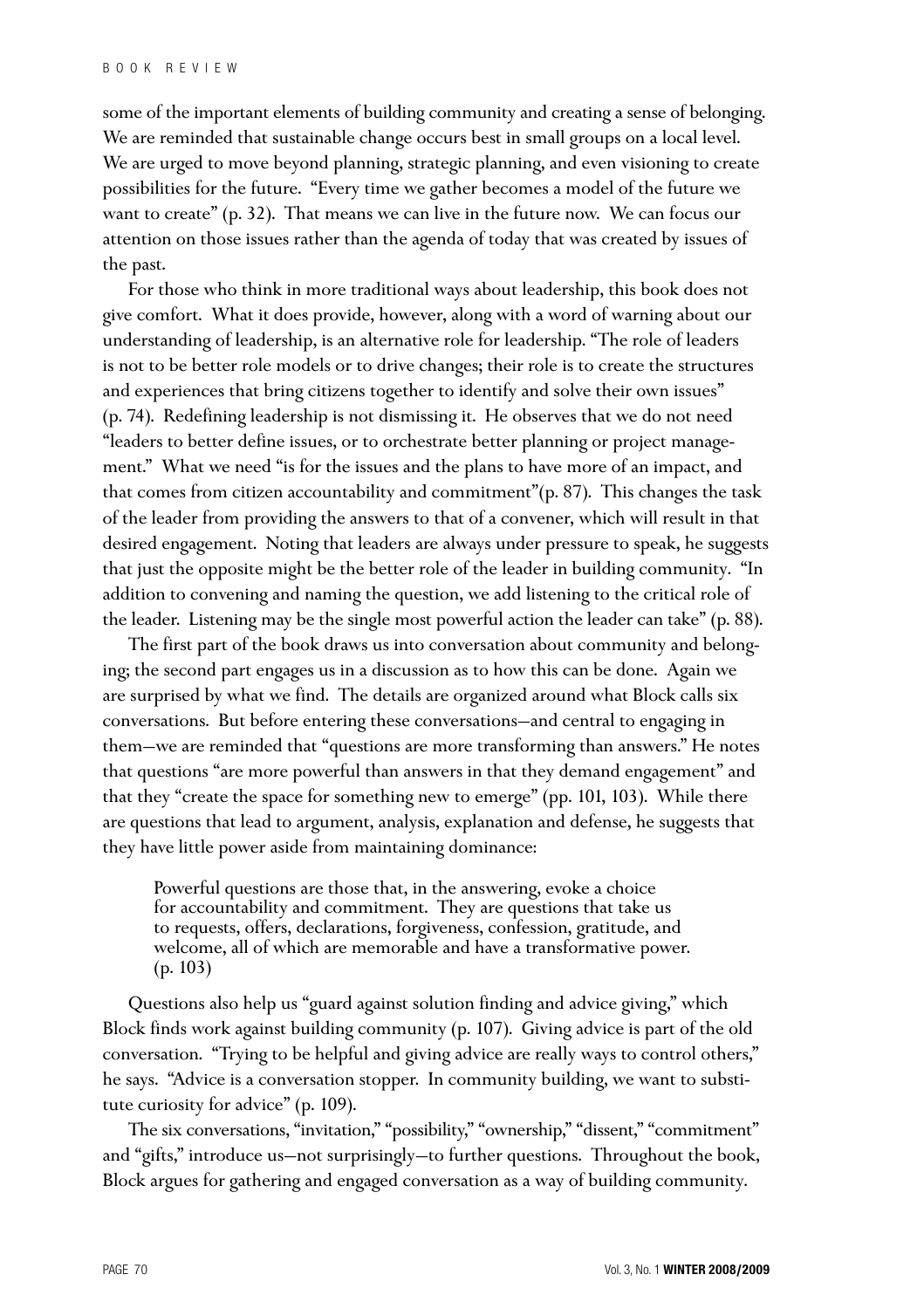And so the "first critical question for ourselves is . . . 'Who do we need in the room for something different to occur in the world?'" (p. 118). Possible questions include "What do we want to create together that would make the difference?" and "What can we create together that we cannot create alone?" (p. 127). By inverting the role from leader to citizen, Block suggests a series of questions to build ownership, starting with "How valuable an experience do you plan for this to be?" (p. 129). On a more difficult issue, he presses leaders to use questions to encourage dissent (a response defined by Block as distinct from denial or resignation, which he defines as a passive form of control). "Dissent," he says, "is a form of caring, not one of resistence" (p. 136). The conversation about loyalty is not about commitment to the leader or the organization. The promises that matter, he believes, are not those made to those who have power over us, but to those to whom we are committed—our peers. Rounding up the six conversations, he keeps our attention focused on building community through recognition of gifts, a reoccurring theme running through the book. "The leadership task is to bring the gifts of

## **Throughout the book Block argues for gathering and engaged conversation as a way of building community.**

Since even the details of how we gather is important, Block devotes two chapters to hospitality and designing physical space. Although not part of the conversations, both have a major impact on the power of the conversations. He emphases the need to be inviting, to speak from the heart (and not from PowerPoint presentations), to acknowl-

those on the margin into the center" (p. 139).

edge late arrivals and early departures, and to provide a way to share food together. He also advocates a careful rethink to the way the room is arranged so that it too supports the purpose of bringing people together. "Every room we occupy serves as a metaphor for the larger community that we want to create. . . . The room is the visible expression of today's version of the future" (p. 152). Rows of chairs facing a raised platform does not build community; it support control and authority.

Block insists that he does not have the answer to what the future should be like, but he cannot resist putting together a few of his thoughts which he has included in the penultimate chapter entitled "The End of Unnecessary Suffering." Reconciliation is the possibility that Block sees as the solution. He gives illustrations from various community levels. While the ideas are interesting, I found this chapter less compelling than the rest of the book. Perhaps he is attempting to avoid giving advice, a leadership mistake he pointed out earlier. If so, I applaud.

As I read, I found myself in a curious situation. It was hard to put this book aside, yet it took a long time to read. I kept thinking about what he was saying, putting it in context in my world and thinking how I might integrate a particular idea into my life and work.

For that reason alone I found the book to be a great read. Of course there were other reasons. We are introduced to other concepts from veteran leaders who also share many of these ideas, but Block has put them together in a convincing and believable way. Although he speaks in terms of citizens and communities, one